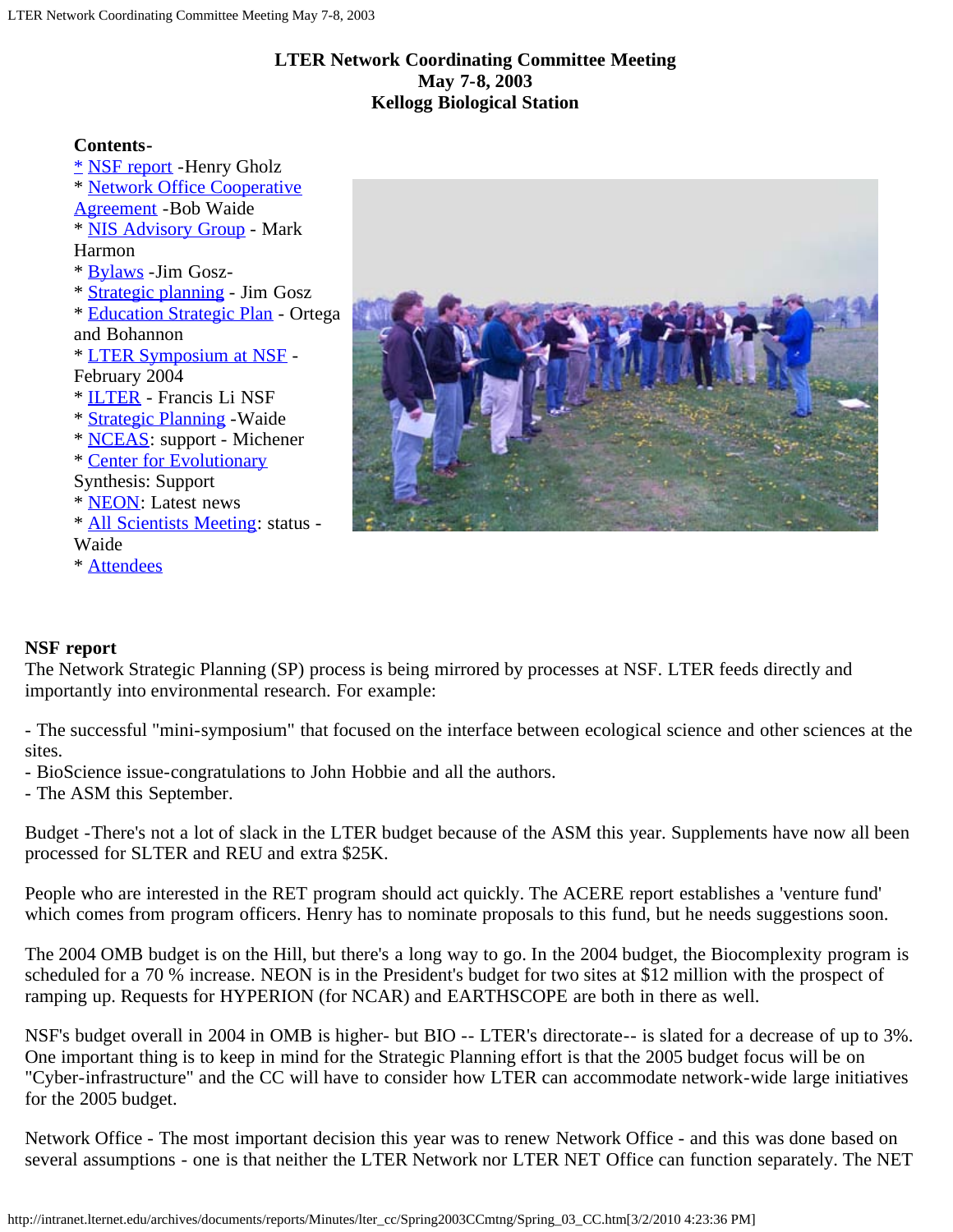LTER Network Coordinating Committee Meeting May 7-8, 2003

is integral to the Network, and their strategic planning is integral to the Network as a whole, too.

NSF is looking closely at NET to develop better communications, expectations, focus of programs on facilitating synthesis, meeting organization, NIS, and leading technology development.

NSF thinks of NET as having three main foci:

- 1) leading integrative research,
- 2) serving greater global scientific community and cross-site research, and
- 3) serving individual sites in technical assistance.

All three of these areas are critical, must become more visible, and require buy-ins by larger community.

NSF would like to build the public relations aspect by developing a system to gather relevant nuggets. Henry will be sending us reminders, perhaps quarterly, to enhance this activity. These should be included in the annual reports but should be highly digested verbiage, which is valuable for a variety of uses.

Miscellaneous comments - Note the NSF Strategic Plan report - it follows on the NRC report, which covered the entire Federal government. It's a very important document which we should all be looking at. The theme 'the decade of synthesis' fits in well with this report, which focuses on environmental synthesis in three ways: coupled human and natural systems, coupled biological and physical systems, and coupled people and technology. The cross-cutting themes are education and communication infrastructure.

There is a group organized out of Rita Colwell's office focusing on environmental observatories. This group is looking at information management and synthesis, and were excited to hear about things like EML. So far it's just a discussion group, but there's an expectation that LTER will be a model in a wide range of new programs, such as information management.

In DEB there's a new Center for Evolutionary Synthesis, which is very definitely built on the NCEAS model. The Foundation is clearly looking at ways to foster synthesis and your discussions here bear on the discussions at NSF surrounding this issue. What happens at LTER feeds back, definitely.

There is the likelihood of a competition for 2 or 3 new LTER sites in near-coastal marine environments. This could be in 2004, with funding from GEO. This competition would focus on coral reefs, mangroves, continental shelves. Marine LTER sites have been discussed for a long time and in the MRE this year there's a formal request for marine observatories in 2006.

Another area that feeds into synthesis is the development of EML - this is a major contribution from LTER and allied communities-it's a huge step forward and needs to be used and promoted. Another achievement is the ramping up of Hydro and ClimDB. It is essential and long overdue that all sites be fully engaged in these databases. It's often assumed by the community out there that because it's LTER all this data is readily available and it's a shock sometimes to find out that's not true. Starting with the climate data is an essential step. Forest Service and NSF would love to have all those datasets combined so you only have to look in once place for all of them. There's no concern about protection or offense and we need to accomplish this and move on. We've also talked about the USGS participating in the HydroDB.

The question is: "How does LTER maintain its core identity in all these relationships: to NEON and other initiatives?" There's a lot of talk of how things could be, which is positive- rather than how things shouldn't be, which is negative.

ILTER - In the global context, it's extremely important time for ILTER as well. Jim Gosz has developed a network that now encompasses 25 countries. The question is now what do we do? You all got a copy for a plan for NSF's support for ILTER sent out from Francis Li. We'd like to use it for the basis for discussion on the following: We have a network that's been formed and coordinated at NET thanks to Jim Gosz and Bob Waide and his staff at the Network Office. But now this entity is sitting there and is ripe for use. Coincidentally, there is a new director in the International Programs office and so there is potential for building on to the existing ILTER. Discussions between (new INT program directory) Kerri Ann Jones and Mary Clutter will be elaborated further this afternoon.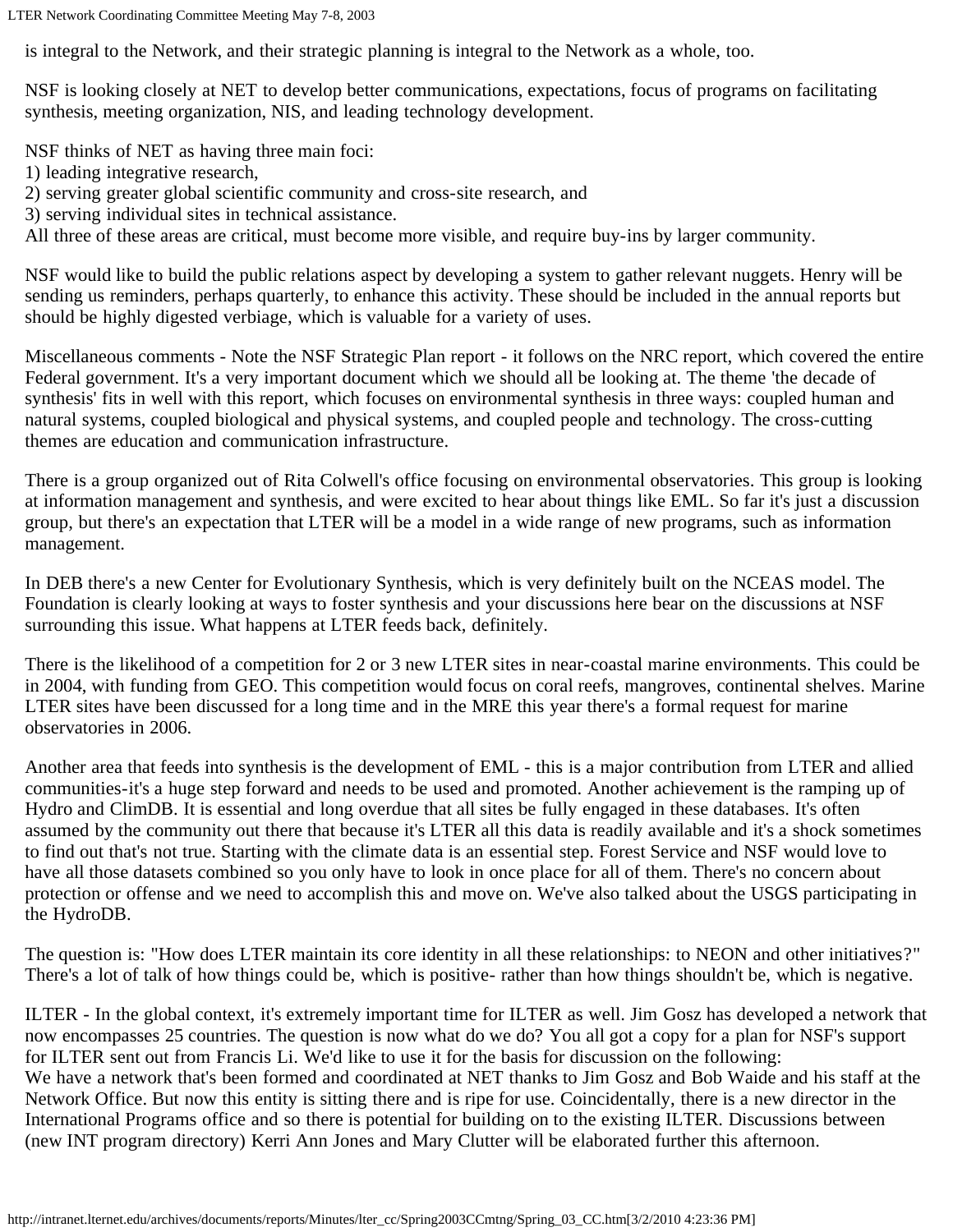Jim has asked to resign as chair as ILTER. Hen Bau King will be interim person. The annual ILTER meeting is scheduled for Beijing this September, which may or may not happen.

NSF proposes to provide full support for a coordinator for ILTER as well as a training session for IM. This training would include a one week-long session in the U.S. and potentially a second week-long session in a foreign country. Looking ahead, Drs. Clutter and Jones are looking at a research initiative in the 2005 budget focused in cross-site research for International work.

Question: (Phil Robertson) - As a site PI, I get questions about cross-site competitions. How should I respond?

Answer: (Henry) - Looking back, there were three competitions spaced 3 years apart. There hasn't been an analysis of their success, but they seem to have been good. They were established in a way that utilized flexibility in the core programs. That has disappeared because of lean funding and the opportunity is not as readily there as it was. It would take a new initiative for funding. Right now there is no immediate plan for specific x-site funding. But do not ignore other NSF programs for doing research you want to do.

Question: (Mark Harmon) - NEON: why should congress support genomics and other stuff at NSF when it's just doubled the NIH budget?

Answer: (Henry) - Can't forget that BIO has had good increases recently. NSF budget is increased in 04 scenario. Question: Has there been any interest in homeland security and is there any interest in involving the Network in it?

Answer: (Henry) - So far it's been separate and there has not been earmarking for any funding. So far the focus on cyber infrastructure is in large part is driven by security in the federal government. Certainly in the engineering directorate there is a lot of direct connection but not so much in BIO.

## <span id="page-2-0"></span>**Network Office Cooperative Agreement (Bob Waide)**

Bob Waide reviewed briefly details of **NET** cooperative agreement with NSF to make sure that the CC understands how goals for NET are being developed with the NSF. Before the NET renewal proposal was submitted, it was discussed with the CC. After review of the proposal, there was a site review visit which led to a revised scope of work. The new cooperative agreement is based on this revised scope of work.

Key issues for the Network Office include synthesis, the Network Information System, ILTER and Education, all of which are on the agenda for discussion at this meeting. These discussions will help direct the actions of the Network Office in regard to these issues.

The initial task of the new Cooperative Agreement is the development of a Network Office Strategic Plan. Coordinating the Network and Network Office strategic plans is very important. Waide introduced Jack Jekowski of Innovative Technology Partnerships, who is facilitating the strategic plan for the Network Office. This effort is funded by the University of New Mexico. The timeline for development of the NET strategic plan has shifted. The Cooperative Agreement indicates that the plan must be finished by the end of the second year of funding, but the plan is to finish within 12 months and to present it to the Coordinating Committee at the Santa Barbara meeting in 2004.

The Cooperative Agreement calls for better bi-directional communication between the sites and the Network Office. To initiate this process, Waide will try to visit all the sites to give a short presentation to the site on what NET is doing and ask for input as to what could be done better.

Question: (Gus Shaver) - You had an ambitious proposal, does this mean that the whole thing has been restructured?

Answer: (Waide) - No, we had modularized the proposal into discrete items- the first 5 items were accepted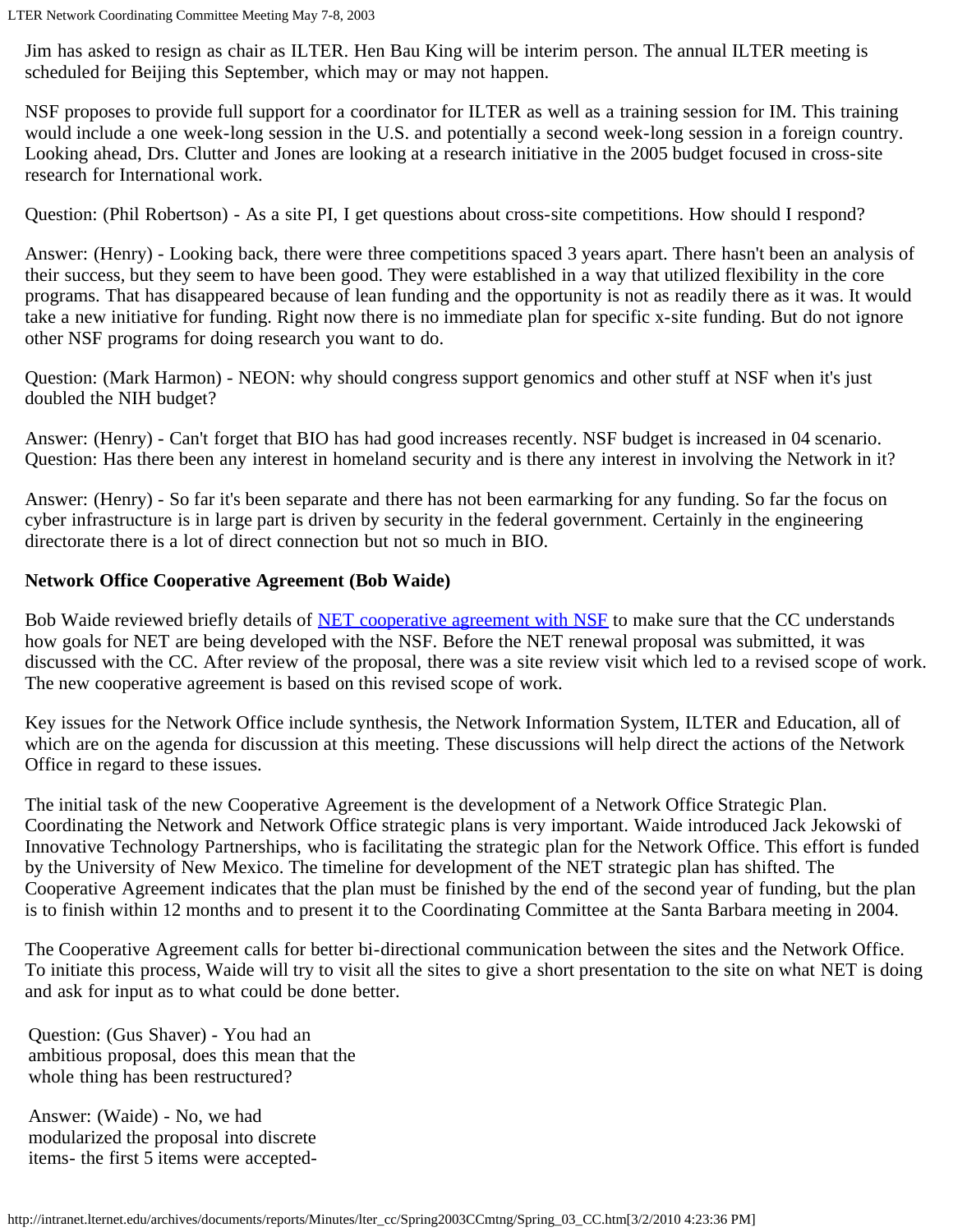these are our 'core areas.' We requested additional funds for synthesis, including science theme meetings. NSF did not accept that proposed activity in whole. They did, however, give us \$50K out of a requested \$200K and will consider increasing that amount based on the results of the strategic plan. We also requested \$200K for NIS and they gave us \$100K. We also requested additional funds for ILTER and Education, which were not granted. All in all we got about \$200K more than we were told was our bottom line.

Question: (Mark Harmon) - Are there milestones or a timeline for the IM tasks coming up so we can evaluate progress?

Answer: (Waide) - Yes but we're still in the process of developing these with the NIS Advisory Group and the Coordinating **Committee** 



Comment: (Gholz) - There's also a big nebulous area that you all need to work out, the specific role of the NET in site science. NSF doesn't want to dictate the answer, but the LTER community needs to wrestle with it.

Comment: (Gosz) - We must integrate all strategic planning efforts. We must get something to NSF that might be the basis for increased level of support. We have to target early 2004 to get into the 2006 budget. We'd like to get on a faster track for this, so we'd like to get the NET strategic plan going faster to facilitate this effort.

Comment: (Gholz) - You must also be opportunistic. If there are opportunities for submitting to a "cyberinfrastructure" program in 05 you don't want to wait until 06 to get on that wagon.

### <span id="page-3-0"></span>**NIS Advisory Group - (Mark Harmon)**

Harmon presented the results of the meeting of the NIS Advisory Group, which took place at KBS on May 5-6.

The [NIS Advisory Group presented three recommendations](http://intranet.lternet.edu/archives/documents/reports/Minutes/lter_cc/Spring2003CCmtng/NISAG_CC_May2003.html) to the CC:

o Motion: that the network adopts a strategy of a tiered trajectory toward improved IM functionality for synthesis. The trajectory increasingly incorporates common, structured metadata. The network adopts a general goal of improving each site's position in the trajectory. The NIS Advisory Group will develop metrics for assessment of progress at site and Network levels. Approved 23-0.

o Motion: that individual sites commit to populate and update existing basic network databases (ClimDB, HydroDB, SiteDB), where applicable. This commitment would also apply to any new network databases agreed upon by the coordinating committee in the future. Approved 22-1.

o Motion: that NIS Advisory Group continues as a standing committee. Approved 23-0.

Discussion - Don Henshaw discussed the status of ClimDB, which now houses climate data for 21 sites. There are presently 113 met stations and 42 hydro stations in the system. Queries allow sorting by station as well as parameters. You can download or graph any variables against each other. It is important that the remaining sites participate in the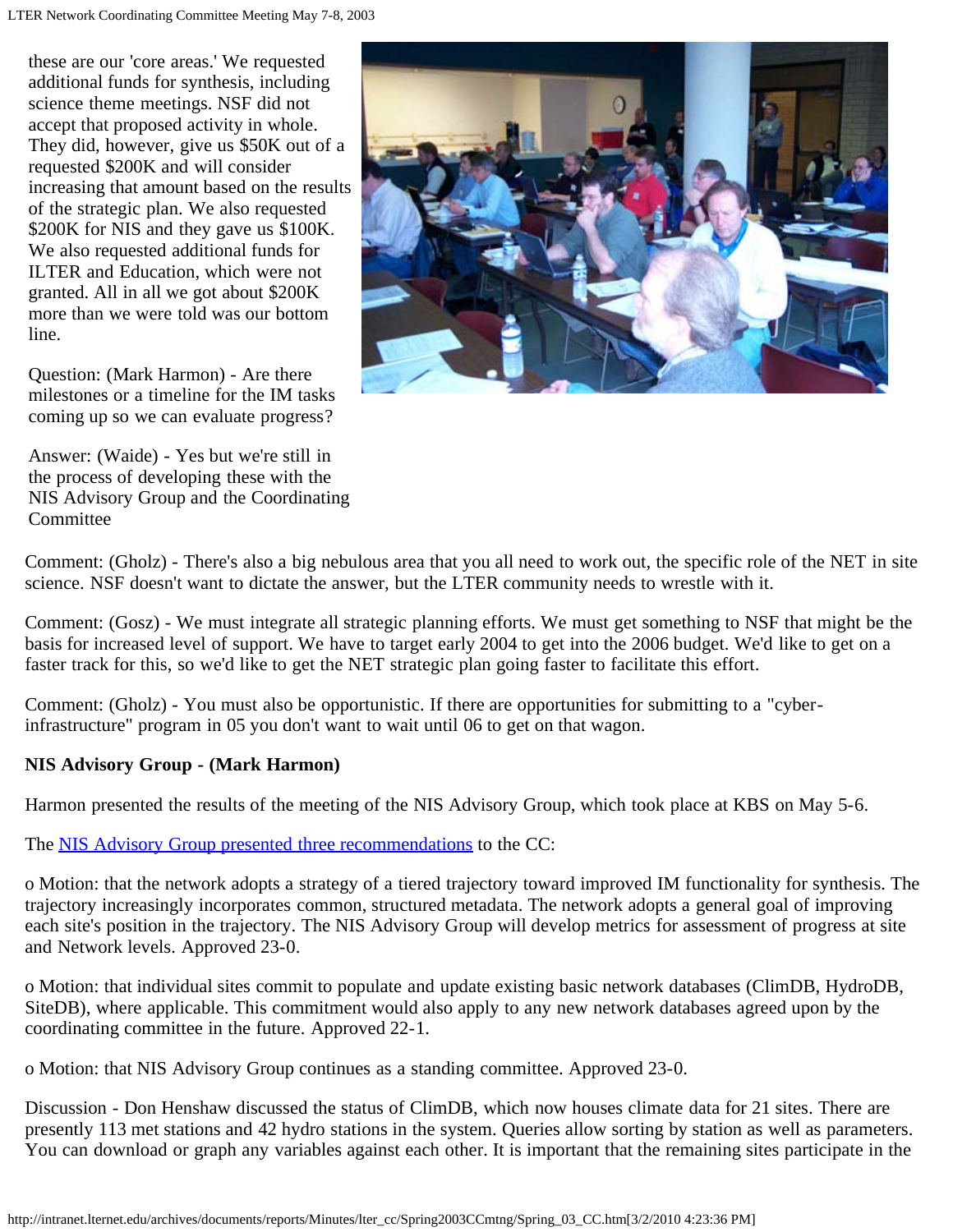LTER Network Coordinating Committee Meeting May 7-8, 2003

system.

A joint project with the San Diego Supercomputer Center explores web service technology to facilitate harvesting of data from other databases. The collaboration provides expertise that [LTER](http://intranet.lternet.edu/archives/documents/Newsletters/DataBits/03fall/) doesn't have. In this issue of LTER ["DataBits"](http://intranet.lternet.edu/archives/documents/Newsletters/DataBits/03fall/) there are several articles describing many important aspects of this project.

Comment: (Gholz) - I spoke with Doug Ryan about this and he said that USGS has in their statement that the data they produce is available for free re-distribution. USGS is very happy to see other groups use it.

Question: What are plans to bring in USGS data? Are you downloading data that hasn't been subjected to quality assurance/control procedures?

Answer: (Henshaw) - You can actually ask for historic data - get older, quality checked data - as well as real-time data.

Question: (Shaver) - I like the idea of capturing a dataset per year but John Hobbie distributed a note talking about different kinds of synthesis from conceptual modeling, to scaling, etc. How much thought has been given to different ways and different kinds of synthesis activities?

Comment: (Harmon) - This will be a feature of the SP - an example might be that modeling might like some validation and verification, but will also be dependent on hydro or climate data to run the models, and there will be some decisions to make. I do believe that many of these aspects of discovery - where is the data? Where do I get it? How can I aggregate it? Will be very useful for many things? If you're setting up an experiment then you might look for background information - which might be quite a different use and you 'd be using the data for 'scoping' but we need to figure out how to maximize it for each one of these things.

This selection of projects (one dataset /year) should depend on the community.

Comment: (McCartney) - Gus's point is important - we are building features to address this. SiteDB is a summary of information about sites - not looking for primary data but designed to capture results. We also recognize that synthesis goes on ad hoc at the site-to-site level, and while we're trying to working question driven activities, we also want to get data on line so we can respond to ad hoc queries. We recognize the importance of a multi-level approach, focusing on a few discrete question-driven things to prove the concept, as well as try to answer high-level questions such as 'what's going on at all the sites and why'. It's a range of products, short term and long term, and it's a process of progression.

Comment: (Gholz) - Don was understated in his comments about HydroDB and ClimDB, considering enormity of what could be accomplished. The minimum climate data required to participate is virtually nothing. This is an enormous benchmark to get this far and it's a good place to start.

Comment: (Harmon) - NISAG fought through issues and we want to make sure they're captured. The IM committee will meet in June to begin defining "tiers". Eventually the process will lead to an NIS plan that will fit into overall SP. 'Tier trajectory' - recognizes that we are all in different stages or tiers of a system. We need to recognize that and move ahead. The minimum standard is the lowest amount of metadata a given site has online. It's important for the CC to make these decisions. We believe this is the best body to make these decisions. We will try to get everyone advance forward, rather than to make everyone uniform right now- buying into the strategy rather than trying to level everyone out right now.

Question: How specific should we be about what these 'tiers' are? There has to be a general consensus about what each tier is.

Answer: (Harmon) - The SP will have to define these. We haven't done it yet. "Tiers" will ultimately be defined as synthetic functionality that is available at the site. We were deliberately fuzzy but they are defined by functionality that is available - software and hardware.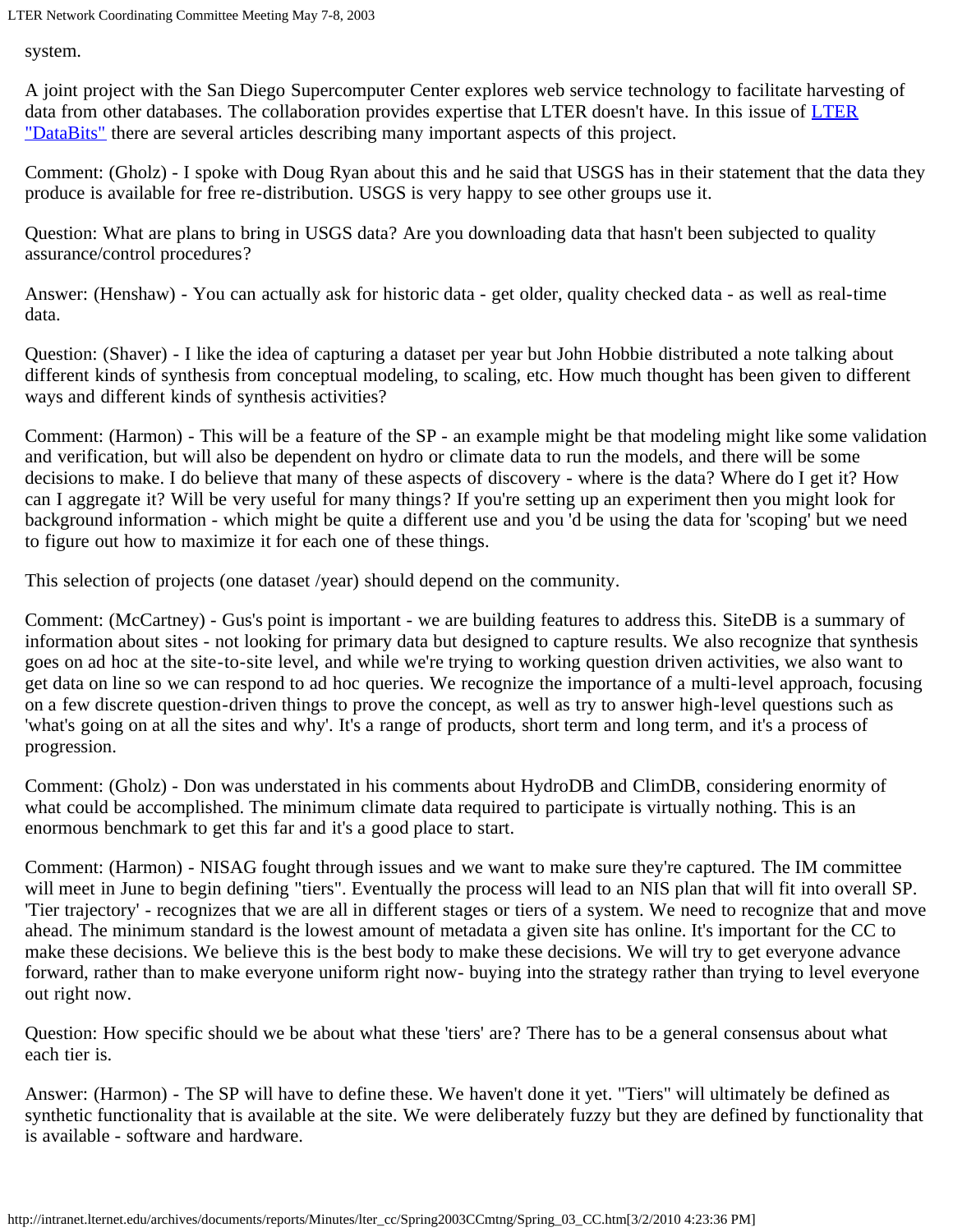Question: Does everything rely on importance of collecting these datasets? I see very few syntheses that require such broad data - we want to do our synthesis on already synthesized data -not harvest raw data.

Answer: (Harmon) - But if you're doing a modeling exercise you do need that raw data.

Comment: (Gosz) - The CC could create a motion to encourage sites to raise level of information management toward a common goal.

Question: Defining the tiers will help facilitate communication at the site level.

Answer: (Harmon) - Information managers will develop tiers and will be voted on in the fall. If we delay on these decisions, then how do we make progress now?

Question: Do Information managers think this is do-able?

Answer: Yes, they've been active throughout.

Comment: (Gholz) - A network wide initiative will require additional resources and you can aim toward the 2005 'cyber infrastructure' program NSF is planning.

Comment: (Harmon) - Motion is to commit as a network to get these databases completed. We're assuming that the "science-theme databases" is agreed upon. If you vote for this here, it will oblige the sites to participate.

Comment: Right now it isn't in the renewal guidelines, but if it appears in the future, it will be the 'big stick' sites use to actually do these things. Right now there are no metrics or methods of assessment. Those criteria are in the sites' review and renewal guidelines but we have not had the metrics for assessment.

Comment: (McCartney) - EML and SITE DB -if you don't know what it is, spend some time with your information manager to get up to speed.

Comment: (Reed) - Add verbiage to paragraph one to direct NIS advisory group to identify metrics needed to accomplish tasks?

### <span id="page-5-0"></span>**Discussion of "Bylaws" Jim Gosz**

Not far along enough to address this right now- perhaps we should create an ad hoc committee to get to this and come back to it. The CC made many suggestions for changes to by-laws document. Gosz will make changes and send out revised document electronically.

Comment: (Waide) - We're bringing the SP to the NAB in June and asking for comments so keeping up with that time line is appropriate.

### **Strategic planning - [Jim Gosz's presentation](http://intranet.lternet.edu/archives/documents/reports/Minutes/lter_cc/Spring2003CCmtng/StrategicPlanningCCmtn.html)**

### <span id="page-5-1"></span>**[Education Strategic Plan](http://intranet.lternet.edu/archives/documents/reports/Minutes/lter_cc/Spring2003CCmtng/EDUCStratPlanCCMay%202003.ppt) - Ortega and Bohannon**

Question: Will there be an education assessment?

Answer: The Education Committee still wants to do this, but we must get funding for it, which may involve applying to a program in EHR for it. Like the DM committee, we have a dedicated group of people and it will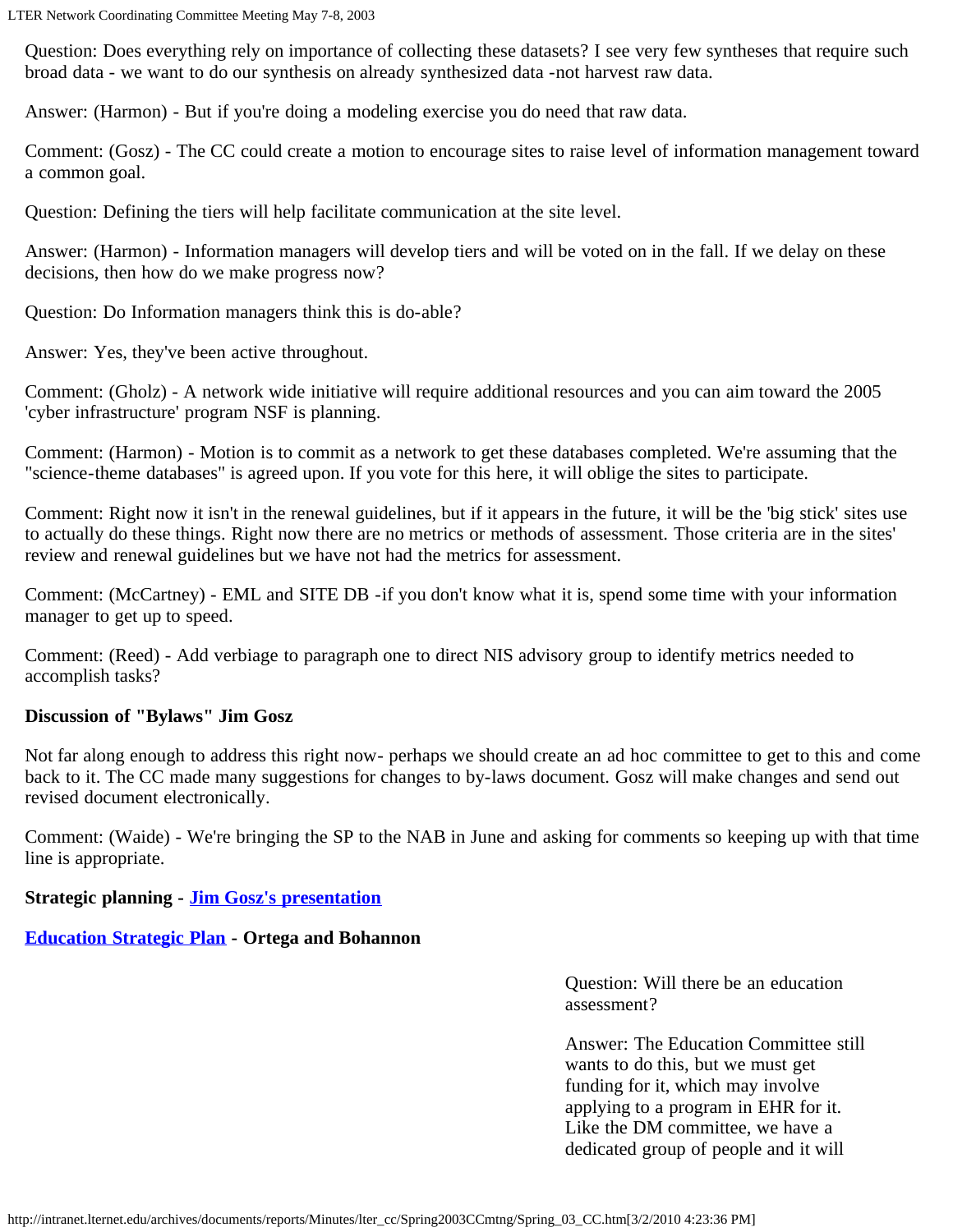

happen.

Question: (Ortega) - Education is a standing committee, right?

Answer: (Gosz) - Education will be one of the standing committees we identify in the bylaws. The education committee will present their strategic plan to the coordinating committee, which may or may not adopt it verbatim.

## <span id="page-6-0"></span>**ILTER - Francis Li (NSF)**

NSF INT recognizes ILTER as a good program that it would like to maintain and grow. To that end, INT has drafted a proposal for this effort, and is presenting the draft to the LTER CC. The process will be:

- 1. Discuss the draft proposal with LTER CC here today
- 2. Discuss LTER CC comments within NSF
- 3. Revise draft proposal during summer of 2003
- 4. Discuss revised proposal with ILTER reps in September 2003 at the ILTER meeting
- 5. Discuss ILTER comments within NSF

#### Discussion:

The main issue revolved around whether ILTER should "lay more track, or move more freight?" Other issues include:

- What is the role of US in ILTER?
- What is the relation of US LTER to ILTER?
- What is the role of the Network Office in ILTER?
- What is the role of the proposed coordinator and relationship to US representative and to ILTER?
- How to go about IT training?

Action item: Francis Li would like to know how many PIs at sites have done ILTER work. Francis asked PI's to tally at sites and send her a count at fli@nsf.gov.

The Executive Committee presented four motions for consideration:

Motion: that the U.S. LTER Network initiate an ILTER Standing Committee. Robertson moved, Childers seconded. Approved 23-0.

Motion: that there be nominations for the U.S. LTER representative to the ILTER Network. This person would chair the U.S. ILTER standing committee. Action on this motion was postponed until the fall CC meeting, and Jim Gosz was elected interim representative until that time by a vote of 23-0.

Motion: that the location of the ILTER Office be selected through an open competition. Hollibaugh moved, Tilman seconded. Motion was withdrawn after discussion.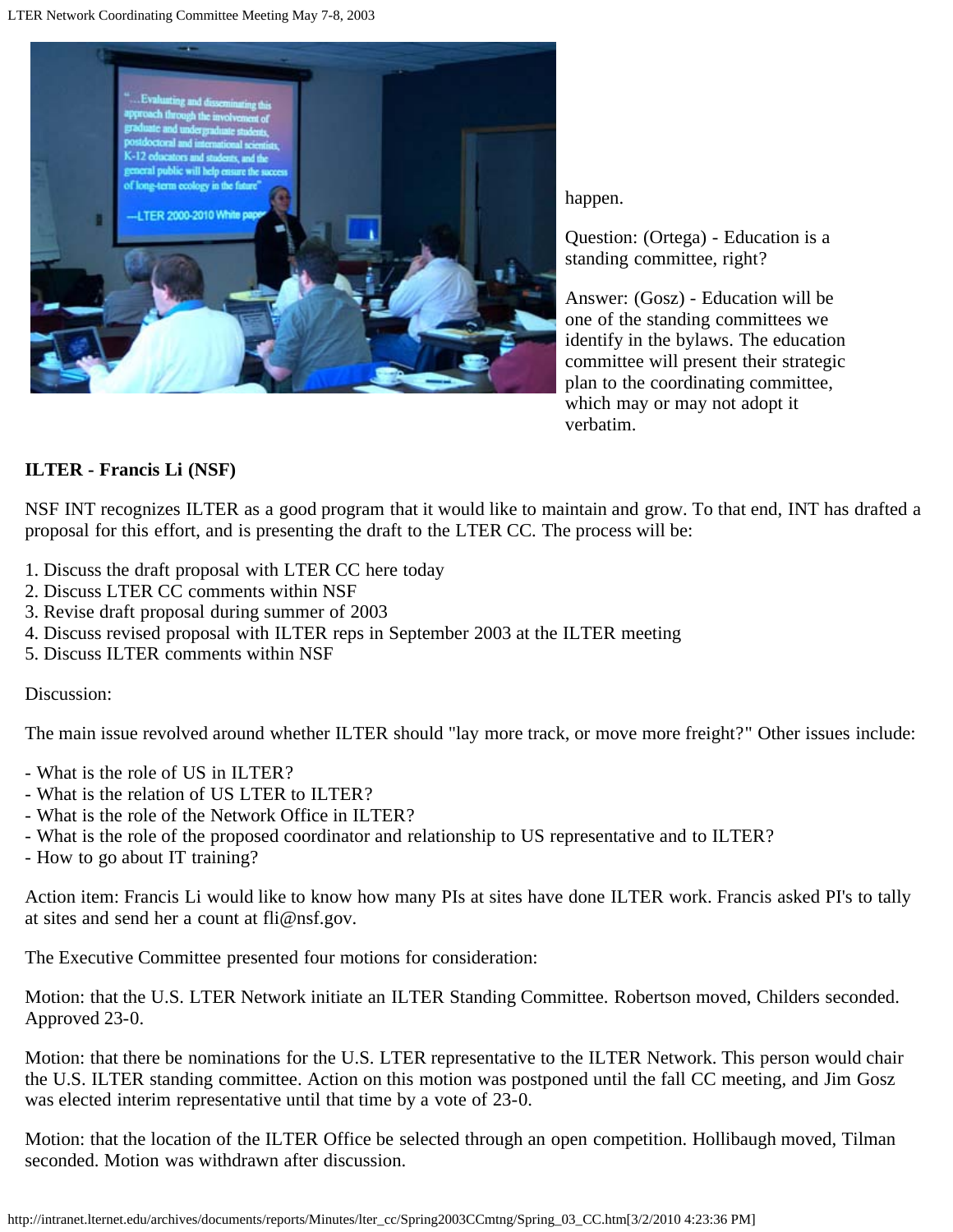Motion: that the LTER Network Office be authorized to compete for the ILTER Network Office location/management. Motion was tabled after withdrawal of previous motion.

Day 2 Announcement - Jim Gosz Announced that ILTER meeting in Beijing has been cancelled.

### [See continuation of this discussion](#page-8-3)

#### <span id="page-7-0"></span>**Strategic Planning**

Break out groups were formed to address the issue of scientific questions tobe presented to NSF as part of the Strategic Planning process. Five themes were chosen (leaders in parenthesis): Outreach (Jim Ruzak) Information management (Peter McCartney) Legacies (Alan Knapp) Education (Bruce Hayden) Synthesis (John Hobbie)

The charge of these groups was to devise a list of questions that suited to be addressed by the LTER Network. Gosz suggested that we continue to think about why the LTER network is best poised to answer these questions. The eventual target is to develop at least a white paper that addresses these issues by February 2004 to gauge NSF response.

Aliases will be created for breakout groups [for SP development]. Group leaders will need to flesh out final evaluation aspects and get them to the Executive Committee by June 1 so we can get them to the NAB by the 20th of June. They will be reviewed again at the meeting in September, so we can go to the NSF with them next February.

### <span id="page-7-1"></span>**NCEAS**

The following motion:

The LTER Coordinating Committee believes that scientific syntheses are essential for significant and novel advances in ecology and in the relevance of ecological research to society. Because of the major role that the National Center for Ecological Analysis and Synthesis (NCEAS) has had in initiating and fostering such synthetic activities in ecology, and because of the unusually high quality and important scientific and societal impacts of the work that NCEAS has fostered, we strongly endorse its continued support by NSF.

Motion was made and approved 23-0. The resolution will be submitted to NSF.

### <span id="page-7-3"></span>**NEON**

There was a discussion about creating an ad hoc committee to address ways of supporting NEON. The charge of this committee would include orchestrating visits to DC to work with Appropriations Committee members and subcommittee members. The committee should be for promoting large biological infrastructure in general, not just NEON.

Motion: to create an ad hoc committee on major biological infrastructure with the immediate goal for support for NEON and continued support for future preparedness.

Comment: We need leadership by people who have been at NSF who understand these processes.

The motion was approved 23-0.

### <span id="page-7-2"></span>**Center for Evolutionary Synthesis**

Gosz proposed a motion that we express our support for the proposed "Center for Evolutionary Synthesis" in a letter to NSF. A motion to this effect was made and seconded. The motion was approved 23-0.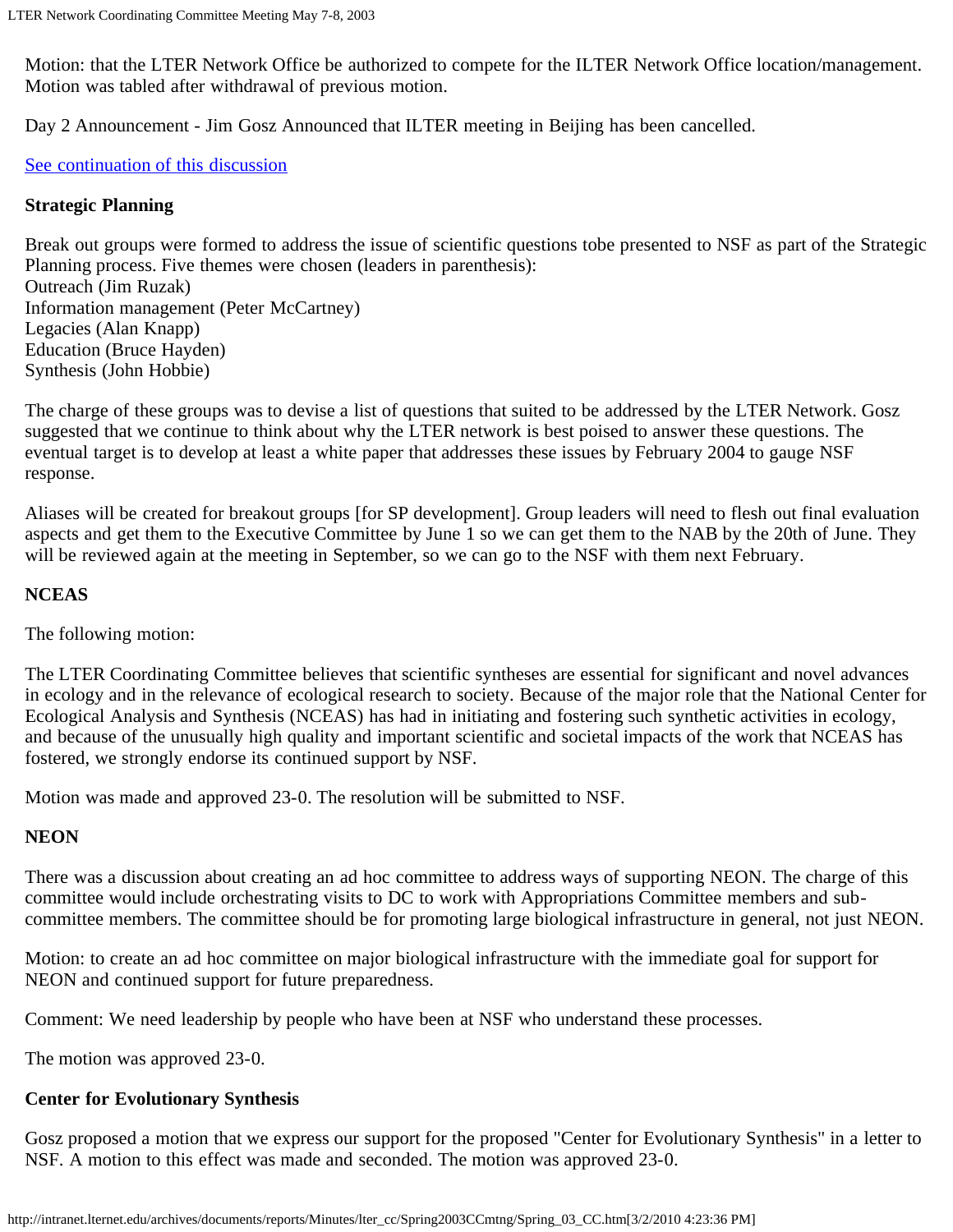# <span id="page-8-3"></span>**ILTER revisited**

Motion: that the LTER Network recommends to NSF that continued support of the ILTER network be at the Network Office. The U.S. representative to ILTER, who will be elected at a later date, can be located anywhere. Details of how the Network Office would support the U.S. representative will be worked out. The motion was approved unanimously.

#### <span id="page-8-1"></span>**All Scientists Meeting status**

Bob Waide gave an ASM status report. There is a revised agenda on web site. A program subcommittee chaired by Dan Childers have been instrumental in organizing an all-day ERF/LTER joint session.

- Please sign up for PI lunches with graduate students
- Will roll out 'strategic planning' on Saturday late afternoon.
- Full day workshops should be on Sunday -when we have large rooms available so we don't have to move around

- ILTER/NSF meeting will be on Monday- may include a business meeting pending further developments. IM meeting will also be on Monday

- Registration is now available on the web site. We are not taking credit card payments for registration. Registration for the LTER meeting covers coffee breaks and mixers. Everyone must pay for registration themselves. You must register for both meetings if you are attending both LTER and ERF meetings.

- We must have more workshops registered. There will be 75 total and 15 concurrent working groups.
- Everyone else must contact hotel directly and make their own reservations.
- NET will pay for Executive Committee participation in ASM.
- Sites will send a list of nine respresentatives to NET, which will pay travel and lodging for these people directly.
- NET is not paying per diem we are just paying for the hotel.
- We need more recommendations for sociologists to attend the meeting.
- Please send me the list of 9 people as soon as possible and then make your reservations

- ILTER participants: There's money for 30 people in the supplement - about one from each country --and we have asked them to provide support for others. Last time each one paid for about one more attendee on their own.

#### <span id="page-8-0"></span>**LTER Symposium at NSF - February 2004**

Proposed title for next NSF-LTER mini symposium: "Applications of LTER science to Management" including water, agriculture, streams, management, plague, everglades.

Comment: (Gholz) - We need to update our invitee list. You all have a lot of connections in DC so we need to get more people coming. Our list is about 75 people and about 50 people come. Please help NSF to update this list.

Dates for the spring 2004 meeting are the last weekend in April 2004- we have to block dates at NCEAS as soon as possible. There is a list of possible synthetic themes from the last CC meeting. However, our plans were base on the expectation that there would be money for a post doc in the Network Office to help with the science theme. NET only has \$15K, which could support a graduate student or information manager. NET will emit a call for proposals for the spring 2004 science theme.

Summer 2004 Coordinating Committee planning

We can't make any decisions now because there is no representative from BNZ in attendance.

Meeting adjourned - 12:19 p.m.

<span id="page-8-2"></span>Attendees: John Vande Castle Henry Gholz Bob Waide Jack Jekowski